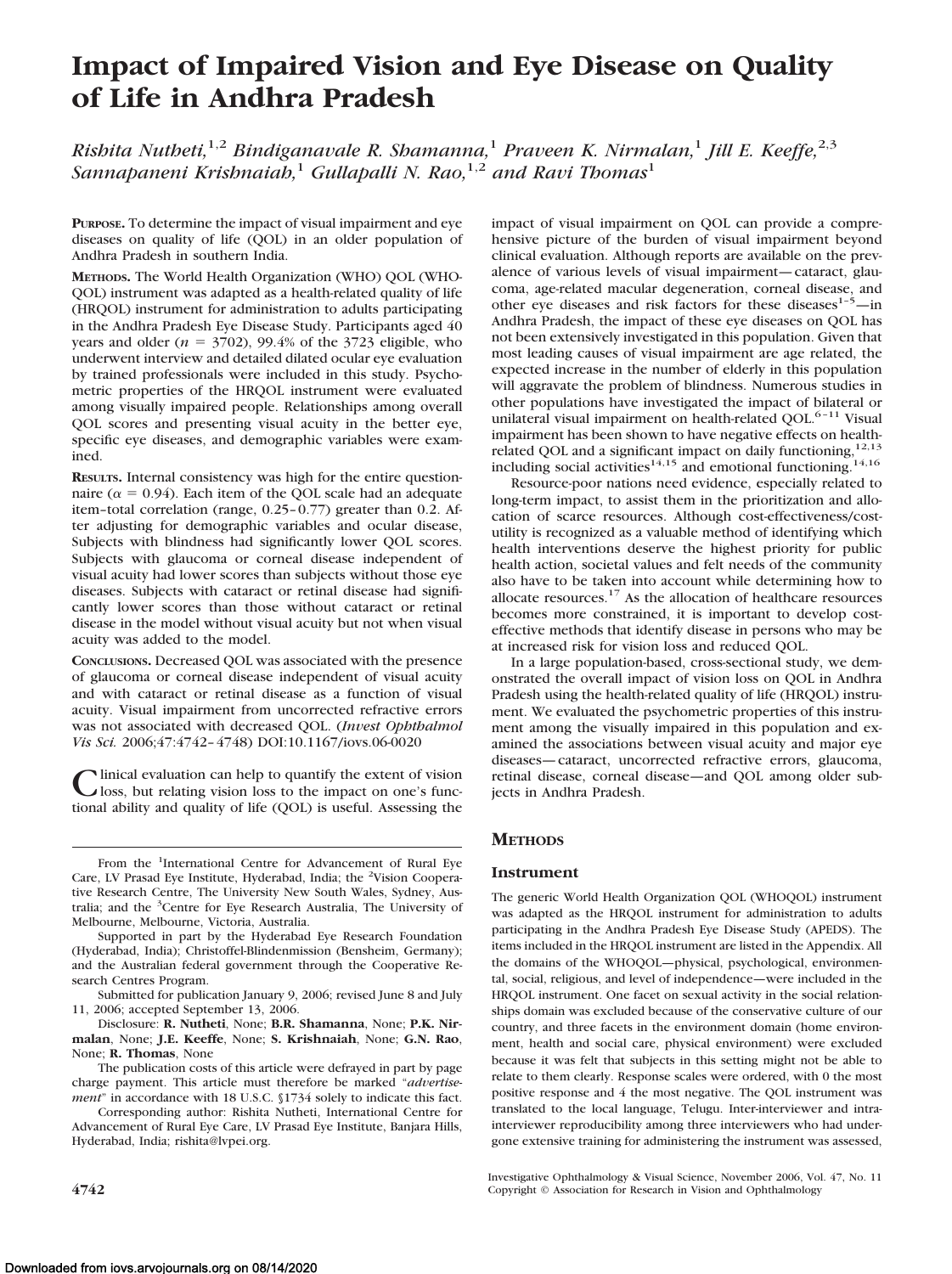with a gap of at least 3 days after the first administration on 117 and 55 subjects, respectively. Inter-interviewer reproducibility among interviewers was greater than 0.9, and intra-interviewer reproducibility for each interviewer was greater than 0.94. We calculated a total score for each of the questions and expressed this score as a percentage of the total possible obtainable score ranging from 0 to 100, with higher scores indicating better results.

## **Study Sample**

We administered the HRQOL instrument to 7398 of 7431 (99.6%) eligible subjects aged 16 years and older identified from 70 clusters in three rural areas and 24 clusters in one urban area as part of the APEDS. A multistage sampling procedure was used to select the APEDS sample. One urban and three rural areas from different parts of Andhra Pradesh were selected. The sampling strategy for the urban and rural areas of APEDS has been described.<sup>1</sup> APEDS was conducted from October 1996 to February 2000.<sup>1</sup> Trained investigators interviewed the subjects in the study. Information about income was collected based on the socioeconomic status information obtained from the census of India.<sup>18</sup> All interviews were conducted before any clinical examinations, including visual acuity measurements, were performed. Written informed consent was obtained from subjects before the interview and examination. Illiterate subjects gave a thumbprint to indicate their consent after the content of the consent form was explained to them.

### **Examination**

Participating subjects were transported for examination to a clinic especially set up for this study. The examinations were performed by two ophthalmologists and two optometrists who had received special training in the procedures of this study. Distance visual acuity, both presenting (with current refractive correction, if any) and best corrected after refraction, was measured for each eye separately using logMAR (logarithm of minimum angle of resolution) charts<sup>19</sup> at a distance of 3.8 m. The complete eye evaluation procedure in APEDS has already been described in detail.<sup>1</sup> Automated visual fields were examined with the Humphrey Visual Field Analyzer<sup>20</sup> using the threshold central 24-to-2 strategy (stimulus size III) in those subjects assessed to have any suspicion of glaucoma or any other optic nerve disease or higher visual pathway lesion and those with significant macular/retinal disease (such as retinitis pigmentosa). If the visual field was abnormal or unreliable, testing was repeated on another day. A uniform method of scoring visual field constriction with automated perimetry was used.<sup>21</sup> Photographs of any corneal or other anterior segment abnormality were taken with a slit lamp. Stereoscopic photographs of optic disk, macular, or other retinal abnormalities were taken with a fundus camera. Disabled subjects were assessed at home with the use of portable equipment. Gonioscopy, 78-D lens assessment, automated visual field testing, and photography could not be performed in the home.

Research procedures followed the tenets of the Declaration of Helsinki. This study was approved by the ethics committee of LV Prasad Eye Institute in Hyderabad, India.

#### **Definitions and Causes of Visual Impairment**

Blindness in India was defined as presenting distance visual acuity less than  $6/60$  or central visual field loss less than  $20^{\circ}$  in the better eye.<sup>1</sup> Subjects meeting the above definition because of uncorrected refractive error were included given that they were functionally blind because they were not using spectacles. Visual impairment was defined as presenting visual acuity less than 6/18 to 6/60 or equivalent visual field loss in the better eye. Visual field loss criteria for visual impairment were classified as described earlier.<sup>2</sup> No visual impairment/ normal vision was defined as presenting visual acuity 6/18 or greater in the better eye.

Definitions for classifying the cause of visual impairment as cataract, uncorrected refractive error, glaucoma, retinal disease, and corneal disease in APEDS has been detailed.<sup>1</sup> If cataract and a posterior

segment lesion of the optic nerve or retina were present and removal of the cataract would not restore vision, we identified the cause of blindness as the posterior segment lesion. If index myopia caused by cataract was present, even if vision improved with refraction, we identified the cause of blindness as cataract and not as refractive error.

#### **Statistical Analysis**

Because the prevalence of visual impairment was greater in older persons than in younger persons, we decided to examine the association between visual impairment and QOL in those 40 years and older. We first evaluated the psychometric properties of the HRQOL instrument among visually impaired older persons. Internal consistency reliability of the items was assessed using Cronbach  $\alpha$ .<sup>22</sup> The acceptable minimum Cronbach  $\alpha$  was 0.70.<sup>23</sup> Homogeneity of the QOL scale was measured by calculating the correlation between each item with the total score after correcting for its overlap (specific item was removed from the scale for its correlation). An item–scale correlation greater than 0.20 was considered adequate.<sup>24</sup> The criterion validity of the items in the questionnaire was evaluated by performing receiver operator characteristic (ROC) analysis<sup>25</sup> on the percentage of total QOL score to determine the instrument's discrimination ability among the visually impaired.

We then analyzed the associations among QOL score, visual impairment, and ocular morbidity variables after adjusting for their sociodemographic and systemic morbidity variables. Sociodemographic variables included age (categorized by decade), sex, area of residence, and socioeconomic status (defined as per capita income in Indian rupees). Systemic morbidity included hypertension, diabetes, and any other major medical or physical illness. Hypertension was deemed to be present if a subject had a history of high blood pressure diagnosed by a physician, was currently using antihypertensive medications, or both. Diabetes was deemed to be present if a subject had a history of diabetes. Ocular morbidity included cataract, glaucoma, retinal disease, uncorrected refractive errors, and corneal disease. Retinal diseases included age-related maculopathy, chorioretinitis scar, retinitis pigmentosa, and myopic degeneration. Visual acuity was categorized as no visual impairment, visual impairment, and blindness. After selecting the sociodemographic and morbidity covariates, we ran models using the logMAR scale, with visual acuity as a continuous variable and with and without VA as an explanatory variable.

# **RESULTS**

## **Psychometric Properties**

Of the 3723 eligible subjects clinically examined, 3702 (99.4%) responded to the HRQOL instrument. Sixteen of 1361 (1.2%) eligible visually impaired and 5 of 2362 (0.2%) eligible non– visually impaired subjects did not respond to the HRQOL instrument. Among the visually impaired subjects, the mean visual acuity of those who did not respond  $(1.32 \pm 0.70, SD)$ was significantly  $(P = 0.015)$  worse than that of those who responded  $(0.84 \pm 0.34, SD)$  to the instrument. The items 10 (driving) and 6 (working) were not applicable to 88.8% and 47.8% of the visually impaired subjects, respectively. These two items were not considered for further analysis.

**Internal Consistency and Homogeneity.** The internal consistency of the HRQOL scale was 0.937. The item–total correlation ranged from 0.246 to 0.769. All items of the QOL scale had an adequate item–total correlation greater than 0.2.

**Criterion Validity.** The total QOL score distinguished between those who rated their QOL in general as "satisfied" and those who rated it as "dissatisfied" (area under the curve [AUC],  $0.940$ ;  $P < 0.0001$ ) and "neither satisfied nor dissatisfied" (AUC,  $0.703$ ;  $P \le 0.0001$ ). Similarly, the QOL score distinguished between the "dissatisfied" and "neither satisfied nor dissatisfied" (AUC,  $0.823$ ;  $P \le 0.0001$ ) response categories.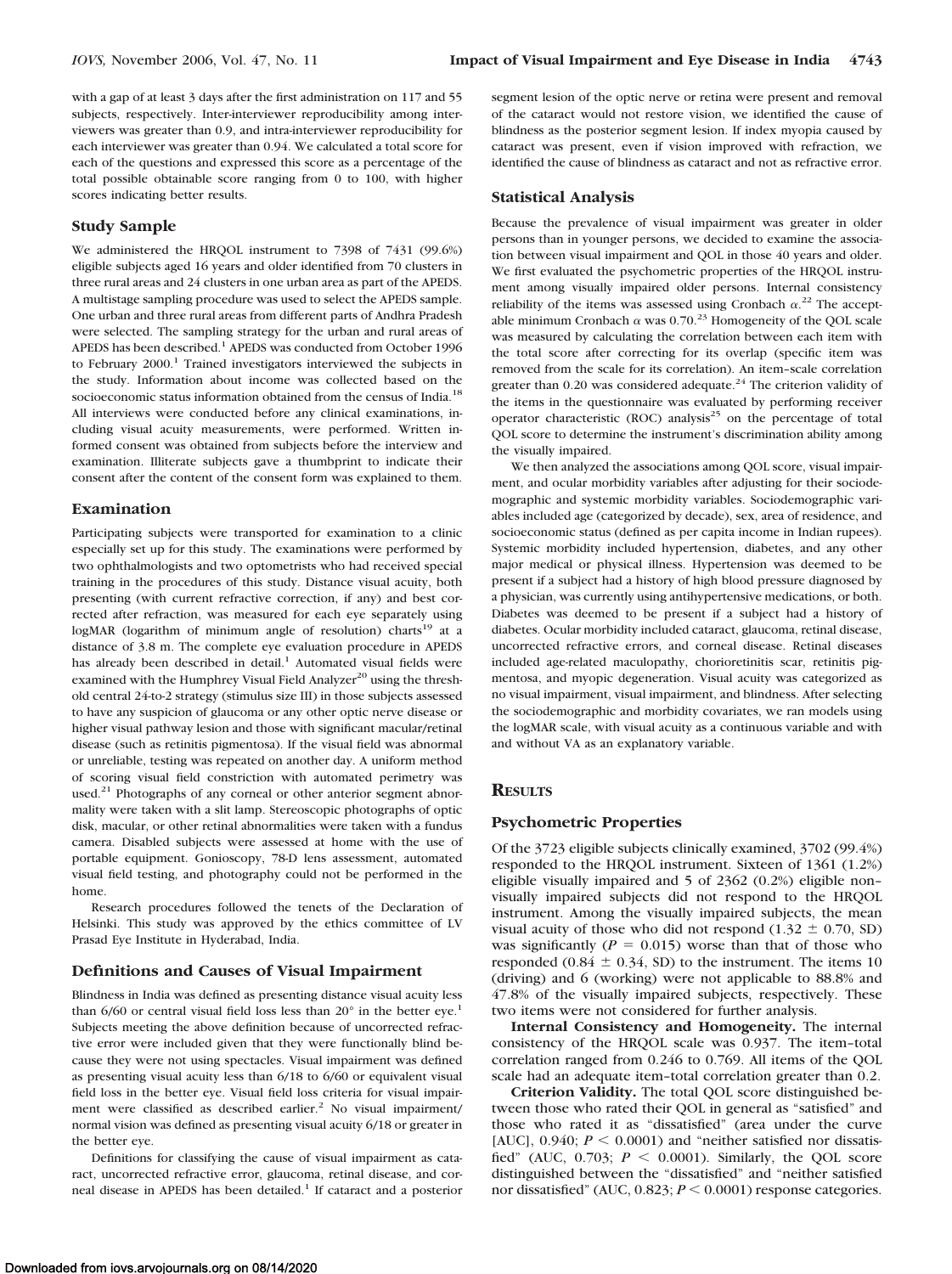|  | TABLE 1. QOL Scores by Demographic Factors and Visual Impairment Levels |  |
|--|-------------------------------------------------------------------------|--|
|--|-------------------------------------------------------------------------|--|

|                       | <b>Visually</b><br><b>Impaired</b> |                      |                  | Non-visually<br>Impaired |                  | Total                |  |
|-----------------------|------------------------------------|----------------------|------------------|--------------------------|------------------|----------------------|--|
|                       | $\boldsymbol{n}$                   | <b>QOL</b><br>Score* | $\boldsymbol{n}$ | <b>OOL</b><br>Score*     | $\boldsymbol{n}$ | <b>QOL</b><br>Score* |  |
| All subjects          | 1345                               | $74.8 \pm 0.41$      | 2357             | $84.1 \pm 0.19$          | 3702             | $80.7 \pm 0.20$      |  |
| Age (years)           |                                    |                      |                  |                          |                  |                      |  |
| $40 - 49$             | 189                                | $81.1 \pm 1.10$      | 1234             | $86.0 \pm 0.26$          | 1423             | $85.3 \pm 0.32$      |  |
| $50 - 59$             | 383                                | $79.3 \pm 0.78$      | 658              | $83.5 \pm 0.44$          | 1041             | $82.0 \pm 0.37$      |  |
| $60 - 69$             | 513                                | $73.0 \pm 0.67$      | 383              | $81.0 \pm 0.53$          | 896              | $76.4 \pm 0.40$      |  |
| $70+$                 | 260                                | $67.1 \pm 0.94$      | 82               | $76.2 \pm 1.03$          | 342              | $69.3 \pm 0.65$      |  |
| Sex                   |                                    |                      |                  |                          |                  |                      |  |
| Male                  | 585                                | $76.5 \pm 0.63$      | 152              | $86.1 \pm 0.26$          | 1737             | $82.8 \pm 0.28$      |  |
| Female                | 760                                | $73.4 \pm 0.55$      | 1205             | $82.3 \pm 0.25$          | 1965             | $78.9 \pm 0.26$      |  |
| Area                  |                                    |                      |                  |                          |                  |                      |  |
| Rural                 | 1144                               | $75.1 \pm 0.45$      | 1631             | $84.0 \pm 0.22$          | 2775             | $81.4 \pm 0.39$      |  |
| Urban                 | 201                                | $73.1 \pm 1.07$      | 726              | $84.5 \pm 0.33$          | 927              | $80.5 \pm 0.23$      |  |
| Socioeconomic status† |                                    |                      |                  |                          |                  |                      |  |
| $\leq$ 200            | 188                                | $71.2 \pm 1.09$      | 222              | $79.7 \pm 0.58$          | 410              | $76.2 \pm 0.57$      |  |
| $201 - 500$           | 709                                | $73.1 \pm 0.56$      | 1076             | $83.1 \pm 0.26$          | 1785             | $79.3 \pm 0.27$      |  |
| >500                  | 423                                | $79.3 \pm 0.73$      | 1033             | $86.2 \pm 0.27$          | 1456             | $83.9 \pm 0.30$      |  |
| Education             |                                    |                      |                  |                          |                  |                      |  |
| None                  | 990                                | $73.3 \pm 0.47$      | 1172             | $81.9 \pm 0.25$          | 2162             | $78.4 \pm 0.25$      |  |
| Primary               | 313                                | $79.0 \pm 0.84$      | 931              | $85.8 \pm 0.28$          | 1244             | $83.6 \pm 0.33$      |  |
| Secondary/above       | 27                                 | $79.5 \pm 2.89$      | 235              | $89.0 \pm 0.56$          | 262              | $86.7 \pm 0.72$      |  |
| Morbidity             |                                    |                      |                  |                          |                  |                      |  |
| Hypertension          | 149                                | $72.8 \pm 1.25$      | 305              | $82.9 \pm 0.52$          | 454              | $79.9 \pm 0.56$      |  |
| <b>Diabetes</b>       | 55                                 | $75.0 \pm 2.05$      | 132              | $81.8 \pm 0.78$          | 187              | $78.0 \pm 0.87$      |  |
| Physical condition    | 126                                | $69.6 \pm 1.28$      | 227              | $80.5 \pm 0.19$          | 353              | $76.9 \pm 0.60$      |  |
| Eve Disease           |                                    |                      |                  |                          |                  |                      |  |
| Refractive error      | 527                                | $78.1 \pm 0.68$      |                  |                          |                  |                      |  |
| Cataract              | 767                                | $74.4 \pm 0.57$      |                  |                          |                  |                      |  |
| Retina                | 84                                 | $72.7 \pm 1.66$      |                  |                          |                  |                      |  |
| Glaucoma              | 42                                 | $62.6 \pm 2.33$      |                  |                          |                  |                      |  |
| Cornea                | 61                                 | $63.0 \pm 1.92$      |                  |                          |                  |                      |  |
|                       |                                    |                      |                  |                          |                  |                      |  |

 $*$  All QOL score values are mean  $\pm$  SE adjusted for age.

† Socioeconomic status is defined as monthly per capita income in Indian rupees.

# **Visual Impairment and Quality of Life**

The mean age of subjects in our study was  $54.2$  years  $\pm 10.4$ (range, 40 –102 years); 1965 (53.1%) were female, and 2775 (75.0%) resided in rural areas. Table 1 presents demographic, ocular morbidity, and systemic morbidity details along with age-adjusted QOL scores. Among visually impaired subjects, the mean presenting visual acuity in the better eye was 0.84  $\pm$ 0.3 logMAR units and the mean QOL score was  $74.8 \pm 15.9$ logMAR units. Subjects with glaucoma or corneal disease had the worst presenting visual acuity in the better eye compared with those with cataract, retinal disease, and uncorrected refractive errors (Table 2).

Age, sex, socioeconomic status, education, hypertension, major medical or physical illness, cataract, glaucoma, retinal disease, corneal disease, and visual acuity were all associated

**TABLE 2.** Presenting logMAR Acuity in the Better Eye

|                       | n    | <b>Visual Acuity*</b> |
|-----------------------|------|-----------------------|
| Visually impaired     | 1345 | $0.84 \pm 0.3$        |
| Non-visually impaired | 2357 | $0.16 \pm 0.1$        |
| With refractive error | 527  | $0.71 \pm 0.2$        |
| With cataract         | 767  | $0.87 \pm 0.3$        |
| With retinal disease  | 84   | $0.96 \pm 0.4$        |
| With corneal disease  | 61   | $1.02 \pm 0.6$        |
| With glaucoma         | 42   | $1.03 \pm 0.7$        |

 $*$  Values are mean  $\pm$  SD.

with QOL score in multiple linear regression models (Table 3). Area of residence, diabetes, and refractive errors were not associated with QOL score. As expected, QOL scores declined with age and increased with socioeconomic status and education. Scores were lower in women than in men. QOL scores were also lower in those with hypertension and with any other major medical or physical illness in the models than in those without hypertension and without physical illness. Those with impairment caused by cataract, retinal disease, glaucoma, and corneal disease had lower scores than those without impairment in the model without the visual acuity variable. When visual acuity was added to the model either as a categorical or as a continuous exploratory variable, the associations continued to be significant except for cataract and retinal disease. Those with cataract or retinal disease had significantly lower scores than those without cataract or retinal disease in the model without visual acuity; when visual acuity was added to the model, their scores were not significantly lower.

#### **DISCUSSION**

Overall, the psychometric performance of the HRQOL instrument used in APEDS in terms of reliable internal consistency and homogeneity was acceptable among visually impaired older adults of Andhra Pradesh in southern India. The criterion validity of the instrument was demonstrated by its ability to make distinctions in subjects' self-reported satisfaction with QOL.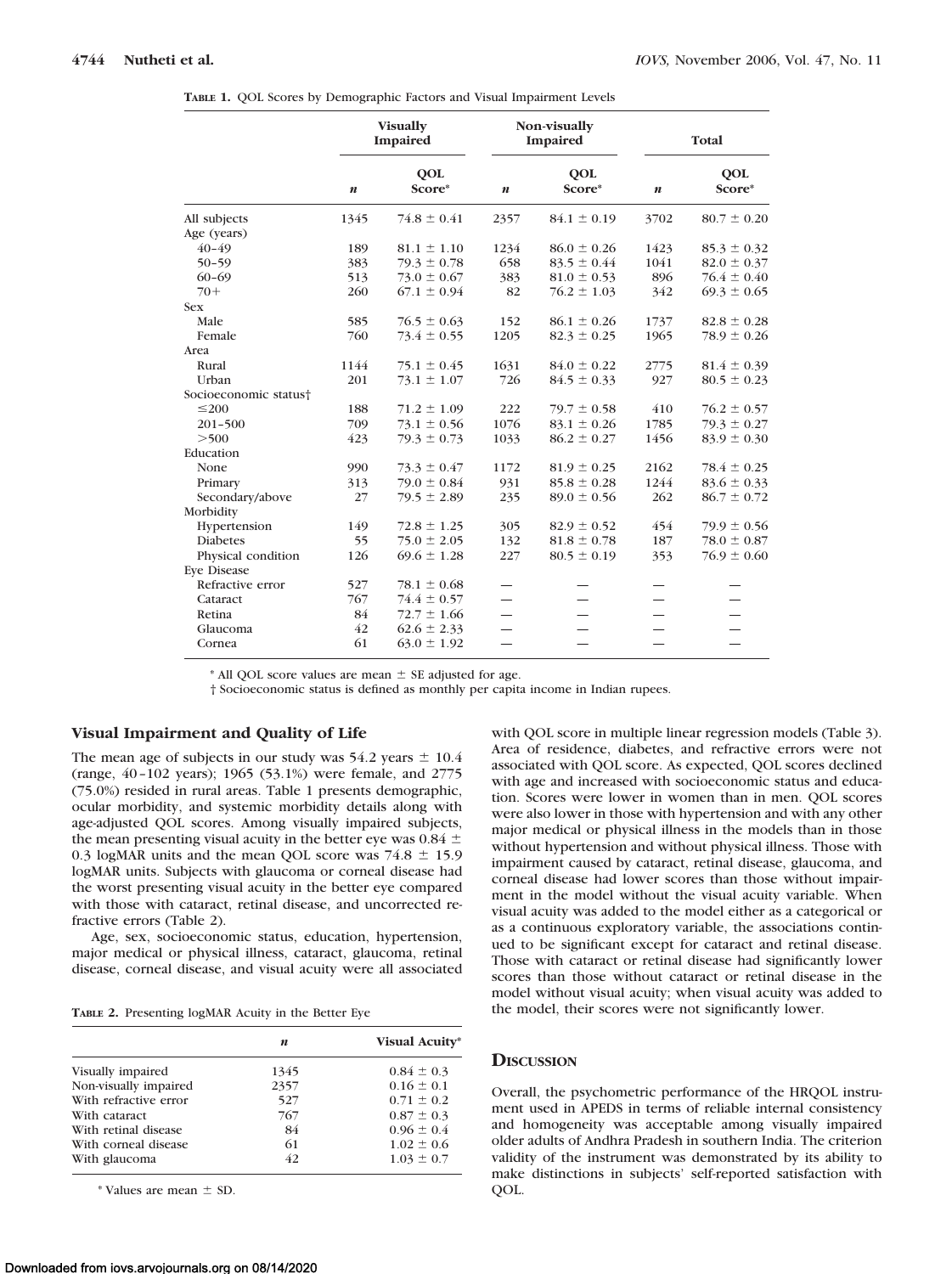| TABLE 3. Differences in the QOL Scores by Sociodemographics, Morbidity, and Visual Acuity* |  |  |  |
|--------------------------------------------------------------------------------------------|--|--|--|
|--------------------------------------------------------------------------------------------|--|--|--|

|                        | <b>Without Visual Acuity</b> | <b>With Visual Acuity</b> |
|------------------------|------------------------------|---------------------------|
| Age (years)            |                              |                           |
| $40 - 49$              | 82.26                        | 82.99                     |
| $50 - 59$              | $-1.58(-0.68, -2.47)$        | $-1.39(-0.52, -2.26)$     |
| $60 - 69$              | $-5.18(-4.18, -6.19)$        | $-4.69(-3.71, -5.67)$     |
| $70+$                  | $-11.15(-9.68, -12.62)$      | $-10.13(-8.70, -11.56)$   |
| <b>Sex</b>             |                              |                           |
| Male                   | 79.01                        | 80.07                     |
| Female                 | $-2.41(-1.65, -3.16)$        | $-2.27(-1.53, -3.01)$     |
| Socioeconomic status†  |                              |                           |
| $\leq$ 200             | 75.19                        | 76.73                     |
| $201 - 500$            | 2.35(1.17, 3.52)             | 1.89(0.75, 3.02)          |
| >500                   | 5.44 (4.20, 6.68)            | 4.73(3.53, 5.92)          |
| Education              |                              |                           |
| No education           | 74.87                        | 76.17                     |
| Primary/middle         | 3.48(2.65, 4.32)             | 3.27(2.46, 4.07)          |
| Secondary/above        | 5.25 (3.71, 6.79)            | 5.04 (3.55, 6.53)         |
| Morbidity              |                              |                           |
| No hypertension        | 78.88                        | 80.06                     |
| Hypertension           | $-2.07(-0.93, -3.22)$        | $-2.22(-1.09, -3.35)$     |
| No diabetes            | 79.18                        | 80.30                     |
| <b>Diabetes</b>        | $-2.61(-0.93, -4.29)$        | $-2.64(-0.99, -4.29)$     |
| No physical illness    | 80.07                        | 81.19                     |
| Major physical illness | $-4.62(-3.46, -5.78)$        | $-4.72(-3.58, -5.86)$     |
| No cataract            | 80.01                        | 80.16                     |
| Cataract               | $-4.65(-3.65, -5.66)$        | $-0.63(-1.83, 0.57)$      |
| No retinal disease     | 80.62                        | 79.79                     |
| Retinal disease        | $-6.04(-3.64, -8.45)$        | $-2.00(-4.46, 0.46)$      |
| No corneal disease     | 84.43                        | 84.38                     |
| Corneal disease        | $-13.43(-10.57, -16.29)$     | $-10.44(-7.59, -13.68)$   |
| No glaucoma            | 85.57                        | 83.67                     |
| Glaucoma               | $-15.87(-12.46,-19.27)$      | $-10.92(-7.48, -14.37)$   |
| Visual acuity          |                              |                           |
| No visual impairment   |                              | 83.74                     |
| Visual impairment      |                              | $-0.75(-1.83, 0.32)$      |
| Blind                  |                              | $-13.67(-11.94, -15.39)$  |

\* Data are expressed as regression coefficient (95% confidence interval). Adjusted mean scores are given for the reference categories. Mean scores are adjusted for all other variables in the model (age, sex, socioeconomic status, education, hypertension, diabetes, major medical illness, presence of cataract, glaucoma, retinal disease, corneal disease, and visual acuity).

† Socioeconomic status is defined as monthly per capita income in Indian rupees.

Our study demonstrates that visual impairment is associated with a significant decrease in QOL among the older population in Andhra Pradesh. These findings are consistent with reports in other populations. $6 - 11$  Nearly half the visual impairment in this population was caused by cataract, which is easily treatable. The effect of cataract on QOL was found to be dependent on visual acuity, suggesting that cataract extraction may improve QOL by improving visual acuity. Reports demonstrate a range of benefits from cataract surgery, including improvements in subjective visual function and QOL.<sup>26-28</sup> Cataract is one of the focus points chosen by the global initiative, VISION 2020—The Right to Sight, on the basis of its contribution to the burden of blindness.29 Interventions that aim to improve QOL of those who are blind or have visual impairment may be more successful if they focus on improving the quality of cataract surgery and the numbers of surgeries. Long-term follow-up and postoperative optical correction are essential components and are critical to achieving good visual outcome. Monitoring of visual outcome, manually and through software, according WHO guidelines after cataract surgery for age-related cataract is recommended globally.<sup>30</sup> Providing cataract services at an affordable cost to the population at large should also be an issue for reducing visual impairment from cataract and for improving the QOL in this population. Barriers to eye care should be taken into account while planning the appropriate interventions. Visual impairment from uncorrected or undercorrected refractive errors has no significant effect on QOL, as attested by the evidence that 90% of the subjects with refractive errors had only moderate visual impairment.

Our data suggest that some residual effect of corneal disease and glaucoma independent of visual acuity affects QOL in this population, possibly because persons with these diseases were mostly bilaterally blind. Among those with glaucoma, 52% were bilaterally blind and 88% were blind in at least one eye. Among those with corneal disease, 25% were bilaterally blind and 82% were blind in at least one eye. Fifty-five percent of those with glaucoma and thirty-four percent of those with corneal disease were bilaterally affected. Functional deficits not captured by vision—including depression and difficulty attending social functions, visiting friends or relatives, and getting support—may mediate the association with decrease in QOL. Interventions that would have an impact on the QOL of those with blindness caused by corneal disease or glaucoma must address visual and other functional effects independently. It may be worthwhile to carry out impact assessment studies after interventions (surgical and medical) for glaucoma and among those who have undergone corneal transplant surgery to confirm the role of visual acuity and QOL.

Our results demonstrate that the impact of retinal diseases, predominantly macular degeneration, on QOL was mostly mediated through its effect on visual acuity. Blindness caused by retinal disease is usually not treatable or preventable, but pro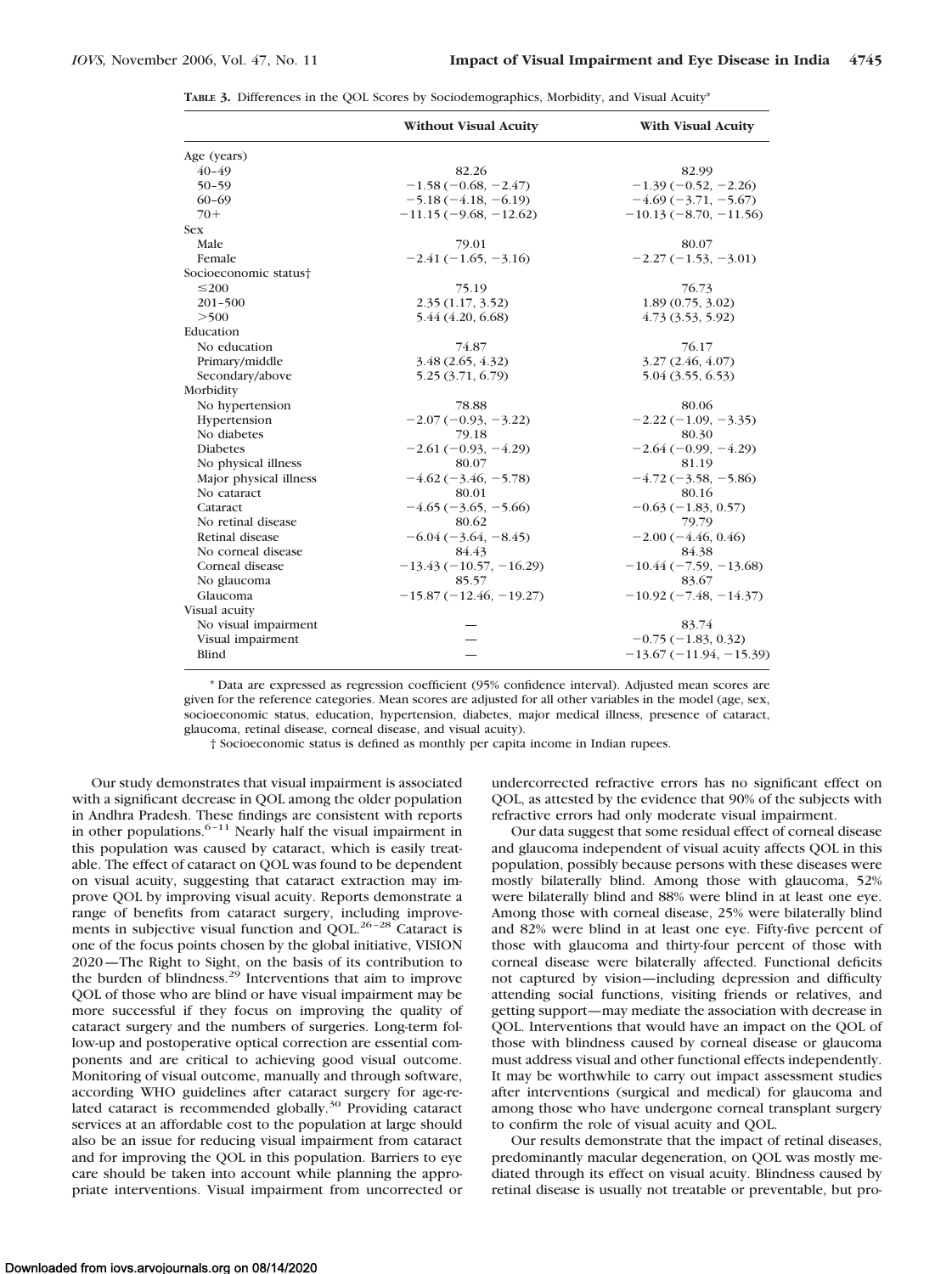viding vision rehabilitation may maximize the ability to make use of remaining eyesight to perform near vision tasks and activities of daily living that would improve the ability to maintain independence.<sup>31,32</sup> Hence, further studies are needed in this population to better understand the impact on QOL after rehabilitation and use of services for low vision.

The strengths of our study are its high response rate (99.4%) and its population-based nature. The cross-sectional design is a limitation. Another limitation that should be considered while interpreting the data is that the items "difficulty in driving" and "difficulty in working" were not considered in assessing the impact of QOL because these items were not applicable to most of the visually impaired subjects. Sixty percent of subjects had stopped working, 8% had changed their line of work, and 22% stopped driving because of their vision problems. Hence, the impact of visual impairment on QOL is likely to be greater than our results showed. The level of visual impairment of the nonrespondent subjects was higher than the levels of impairment in the respondent subjects. However, the higher response rate reduces this limitation.

In conclusion, the HRQOL instrument used in this study was reliable and valid as a tool for assessing the older visually impaired population of Andhra Pradesh in southern India. Uncorrected refractive errors were not associated with decreased QOL. Further longitudinal studies on the impact of therapy for glaucoma, corneal disease, and retinal disease on QOL are needed. Our results suggest that improvement in QOL after cataract surgery is a function of visual acuity.

#### *Acknowledgments*

The authors thank the study subjects for their participation; Lalit Dandona and Rakhi Dandona for design and execution of the APEDS; Nagaraj V. Naidu, Kovai Vilas, Pyda Giridhar, and Mudigonda N. Prasad for interviewing the subjects; and Marmamula Srinivas for assistance in assessing the visual acuity of the subjects.

## *References*

- 1. Dandona L, Dandona R, Srinivas M, et al. Blindness in the Indian state of Andhra Pradesh. *Invest Ophthalmol Vis Sc*i. 2001;42:908 – 916.
- 2. Dandona R, Dandona L, Srinivas M, et al. Moderate visual impairment in India: the Andhra Pradesh Eye Disease Study. *Br J Ophthalmol*. 2002;86:373–377.
- 3. Dandona R, Dandona L, Naduvilath TJ, et al. Refractive errors in an urban population in southern India: the Andhra Pradesh Eye Disease Study. *Invest Opthalmol Vis Sci*. 1999;40:2810 –2818.
- 4. Krishnaiah S, Vilas K, Shamanna BR, et al. Smoking and its association with cataract: results of the Andhra Pradesh Eye Disease Study from India. *Invest Ophthalmol Vis Sci*. 2005;46:58 – 65.
- 5. Dandona L, Dandona R, Mandal P, et al. Angle-closure glaucoma in an urban population in Southern India: the Andhra Pradesh Eye Disease Study. *Ophthalmology*. 2000;107:1710 –1716.
- 6. Broman AT, Munoz B, Rodriguez J, et al. The impact of visual impairment and eye disease on vision-related quality of life in a Mexican-American Population: Proyecto VER. *Invest Ophthalmol Vis Sci*. 2002;43:3393–3398.
- 7. Globe DR, Wu J, Azen S, et al. The impact of visual impairment on self-reported visual functioning in Latinos: the Los Angles Latino Eye Study. *Ophthalmology*. 2004;111:1141–1149.
- 8. Chia EM, Mitchell P, Rochtchina E, et al. Unilateral visual impairment and health related quality of life: the Blue Mountains Eye Study. *Br J Ophthalmol*. 2003;87:392–395.
- 9. Chia EM, Wang JJ, Rochtchina E, Smith W, Cumming RR, Mitchell P. Impact of bilateral visual impairment on health-related quality of life: the Blue Mountains Eye Study. *Invest Ophthalmol Vis Sci*. 2004;45:71–76.
- 10. Vu HTV, Keeffe JE, McCarty CA, Taylor HR. Impact of unilateral and bilateral vision loss on quality of life. *Br J Ophthalmol*. 2005; 89:360 –363.
- 11. Nirmalan PK, Tielsch JM, Katz J, et al. Relationship between vision impairment and eye disease to vision-specific quality of life and function in rural India: the Aravind Comprehensive Eye Study. *Invest Ophthalmol Vis Sci*. 2005;46:2308 –2312.
- 12. West SK, Munoz B, Rubin GS, and the SEE Project Team. Function and visual impairment in a population-based study of older adults: the Salisbury Eye Evaluation Project. *Invest Ophthalmol Vis Sci*. 1997;38:72– 82.
- 13. Rubin GS, Munoz B, Bandeen-Roche K, et al. Monocular versus binocular visual acuity as measures of vision impairment and predictors of visual disability. *Invest Ophthalmol Vis Sci*. 2000;41: 3327–3334.
- 14. Scott IU, Smiddy WE, Schiffman J, et al. Quality of life of low-vision patients and the impact of low vision services. *Am J Ophthalmol*. 1999;128:54 – 62.
- 15. Wang JJ, Mitchell P, Smith W, Cumming RG, et al. Impact of visual impairment on use of community support services by elderly persons: the Blue Mountains Eye Study. *Invest Ophthalmol Vis Sci*. 1999;40:12–19.
- 16. Rovner BW, Zisselman PM, Shumuely-Dulitzki Y. Depression and disability in older people with impaired vision: a follow-up study. *J Am Geriatr Soc*. 1996;44:181–184.
- 17. Shamanna BR, Dandona L, Rao GN. Economic burden of blindness in India. *Indian J Ophthalmol*. 1998;46:169 –172.
- 18. Registrar General and Census Commissioner, India. *Census of India 1991*. New Delhi: Ministry of Home Affairs, Government of India; 1992.
- 19. Ferris FL III, Kassoff A, Bresnick GH, Bailey I. New visual acuity charts for clinical research. *Am J Ophthalmol*. 1982;94:91–96.
- 20. *Humphrey Field Analyser II User's Guide*. San Leandro, CA: Humphrey Instruments Inc.; 1994.
- 21. Dandona L, Nanda A. A method of scoring automated visual fields to determine field constriction causing blindness. *Indian J Ophthalmol*. 1998;46:93–96.
- 22. Cronbach LJ. Coefficient of alpha and the internal structure of tests. *Psychometrika*. 1951;16:297–333.
- 23. Streiner DL, Norman GR. *Health Measurement Scales: A Practical Guide to Their Development and Use*. 2nd ed. New York: Oxford University Press; 1998.
- 24. Streiner D, Norman G. *Health Measurement Scales*. Oxford, UK: Oxford University Press; 1995.
- 25. Massof RW, Emmnel TC. Criterion-free parameter-free distribution independent index of diagnostic test performance. *Appl Opt*. 1987;26:1395–1408.
- 26. Javitt JC, Steinberg E, Sharkey P, et al. Cataract surgery in one eye or both: a billion dollar per year issue. *Ophthalmology*. 1995;102: 1583–1592.
- 27. Desai P, Reidy A, Minassion DC, et al. Gains from cataract surgery: visual function and quality of life. *Br J Ophthalmol*. 1997;81:889 – 895.
- 28. Javitt JC, Brenner MH, Curbow B, et al. Outcomes of cataract surgery: improvement in visual activity and subjective visual function after surgery in the first, second, and both eyes. *Arch Ophthalmol*. 1993;111:686 – 691.
- 29. World Health Organization. *Global Initiative for the Elimination of Avoidable Blindness*. Geneva: World Health Organization; 1997. WHO/PBL/97.61.
- 30. Monitoring cataract outcome with the manual tally sheet system. Available at: http://ftp.who.int. Accessed June 6, 2006.
- 31. Hinds A, Sinclair A, Park J, et al. Impact of an interdisciplinary low vision service on the quality of life of low vision patients. *Br J Ophthalmol*. 2003;87:1391–1396.
- 32. Khan SA, Das T, Kumar SM, Nutheti R. Low vision rehabilitation in patients with age-related macular degeneration at a tertiary eye care centre in southern India. *Clin Exp Ophthalmol*. 2002;30:404 – 410.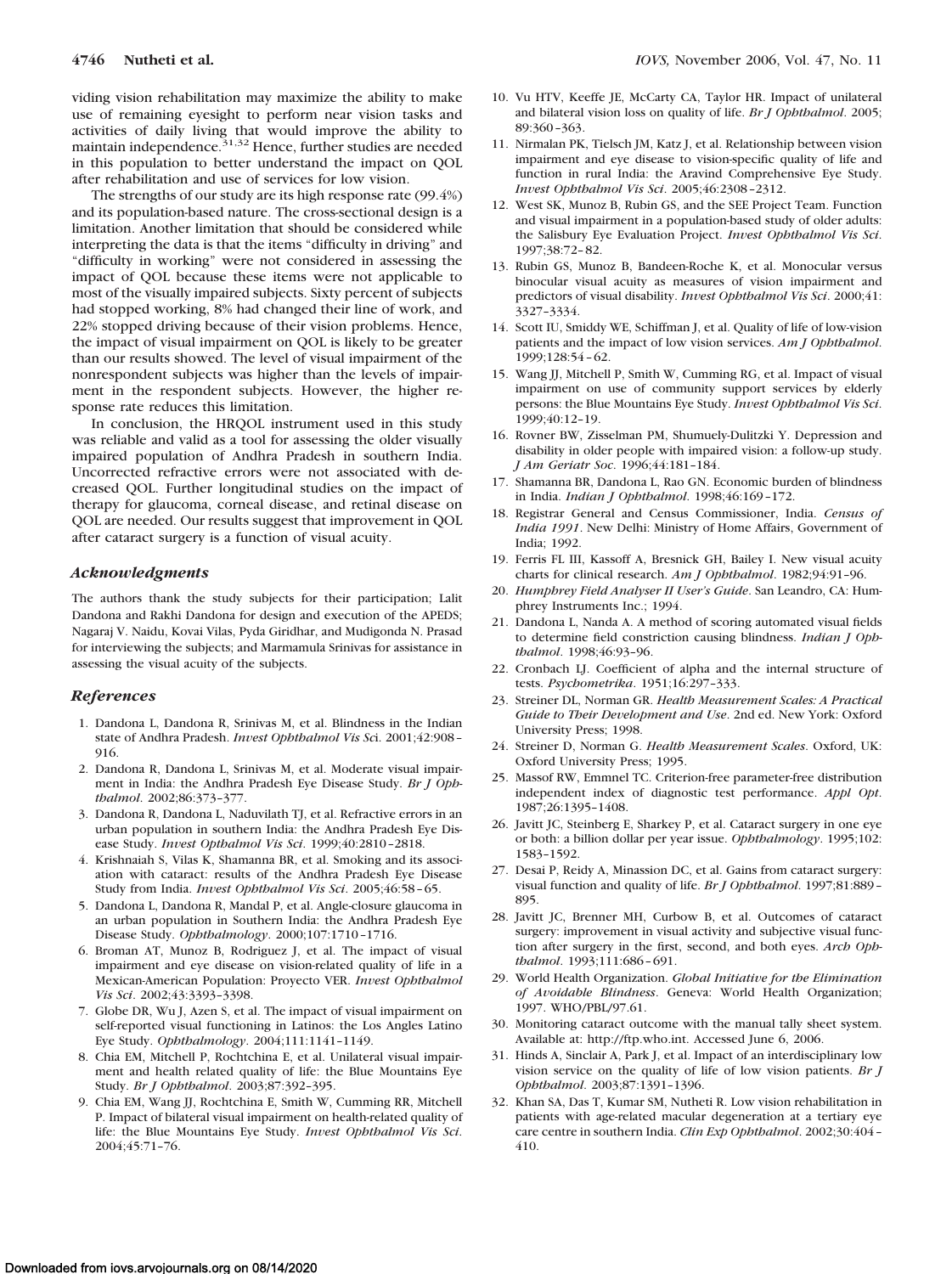# **APPENDIX**

# **Items Included in the HRQOL Instrument**

| 1. In general how satisfied are you with your quality of life?<br>0 Very satisfied        | 1 Satisfied | 2 Neither satisfied nor dissatisfied                                                                                                        | 3 Dissatisfied  | 4 Very dissatisfied |
|-------------------------------------------------------------------------------------------|-------------|---------------------------------------------------------------------------------------------------------------------------------------------|-----------------|---------------------|
| 2. Do you have difficulty bathing unaided?<br>0 Not at all                                | 1 Slight    | 2 Moderate                                                                                                                                  | 3 Very much     | 4 Extreme           |
| 3. Do you have difficulty dressing unaided?<br>0 Not at all                               | 1 Slight    | 2 Moderate                                                                                                                                  | 3 Very much     | 4 Extreme           |
| 4. Do you have difficulty eating unaided?<br>0 Not at all                                 | 1 Slight    | 2 Moderate                                                                                                                                  | 3 Very much     | 4 Extreme           |
| 5. Do you have difficulty using the toilet unaided?<br>0 Not at all                       | 1 Slight    | 2 Moderate                                                                                                                                  | 3 Very much     | 4 Extreme           |
| 6. Do you have difficulty sleeping?<br>0 Not at all                                       | 1 Slight    | 2 Moderate                                                                                                                                  | 3 Very much     | 4 Extreme           |
| 7. Do you have difficulty working?<br>0 Not at all                                        | 1 Slight    | 2 Moderate                                                                                                                                  | 3 Very much     | 4 Extreme           |
| 8. Do you have difficulty doing your household chores?<br>0 Not at all                    | 1 Slight    | 2 Moderate                                                                                                                                  | 3 Very much     | 4 Extreme           |
| 9. Do you have difficulty walking to shops or to your neighbors?<br>0 Not at all          | 1 Slight    | 2 Moderate                                                                                                                                  | 3 Very much     | 4 Extreme           |
| 10. Do you have difficulty using public transport?<br>0 Not at all                        | 1 Slight    | 2 Moderate                                                                                                                                  | 3 Very much     | 4 Extreme           |
| 11. Do you have difficulty driving?<br>0 Not at all                                       | 1 Slight    | 2 Moderate                                                                                                                                  | 3 Very much     | 4 Extreme           |
| 0 Very satisfied                                                                          | 1 Satisfied | 12. How satisfied are you with your relationships with your family members?<br>2 Neither satisfied nor dissatisfied                         | 3 Dissatisfied  | 4 Very dissatisfied |
| 0 Not at all                                                                              | 1 Slight    | 13. Do you have difficulty attending social functions or visiting friends and relatives?<br>2 Moderate                                      | 3 Very much     | 4 Extreme           |
| 14. To what extent do you get the support you need from your friends?<br>0 Extreme amount | 1 Very much | 2 Moderate amount                                                                                                                           | 3 Little        | 4 Not at all        |
| 15. How safe do you feel in your daily life?<br>0 Extremely safe                          | 1 Very safe | 2 Moderately safe                                                                                                                           | 3 Slightly safe | 4 Not safe at all   |
| 16. How much confidence do you have in yourself?<br>0 Extreme amount                      | 1 Very much | 2 Moderate amount                                                                                                                           | 3 Little        | 4 Not at all        |
| 17. How well are you able to concentrate on whatever you do?<br>0 Extreme amount          | 1 Very much | 2 Moderate amount                                                                                                                           | 3 Little        | 4 Not at all        |
| 18. How often do you worry?<br>0 Never                                                    | 1 Seldom    | 2 Often                                                                                                                                     | 3 Very often    | 4 Always            |
| 19. How often do you feel depressed or dejected?<br>0 Never                               | 1 Seldom    | 2 Often                                                                                                                                     | 3 Very often    | 4 Always            |
| 20. Do you feel you are a burden on others?<br>0 Not at all                               | 1 Slight    | 2 Moderate                                                                                                                                  | 3 Very much     | 4 Extreme           |
| 0 Not at all                                                                              | 1 Slight    | 21. Do you feel that physical pain prevents you from doing what you have to do?<br>2 Moderate                                               | 3 Very much     | 4 Extreme           |
| 22. Are you dependent on medications?<br>0 Not at all                                     | 1 Slight    | 2 Moderate                                                                                                                                  | 3 Very much     | 4 Extreme           |
| 23. How much chance do you have to acquire new skills that you need?<br>0 Extreme amount  | 1 Very much | 2 Moderate amount                                                                                                                           | 3 Little        | 4 Not at all        |
| 24. How much chance do you get to relax?<br>0 Extreme amount                              | 1 Very much | 2 Moderate amount                                                                                                                           | 3 Little        | 4 Not at all        |
| 0 Not at all                                                                              | 1 Slight    | 25. Do you have difficulty participating in religious activities such as visiting temple/mosque/church or reading holy books?<br>2 Moderate | 3 Very much     | 4 Extreme           |

(*continues*)